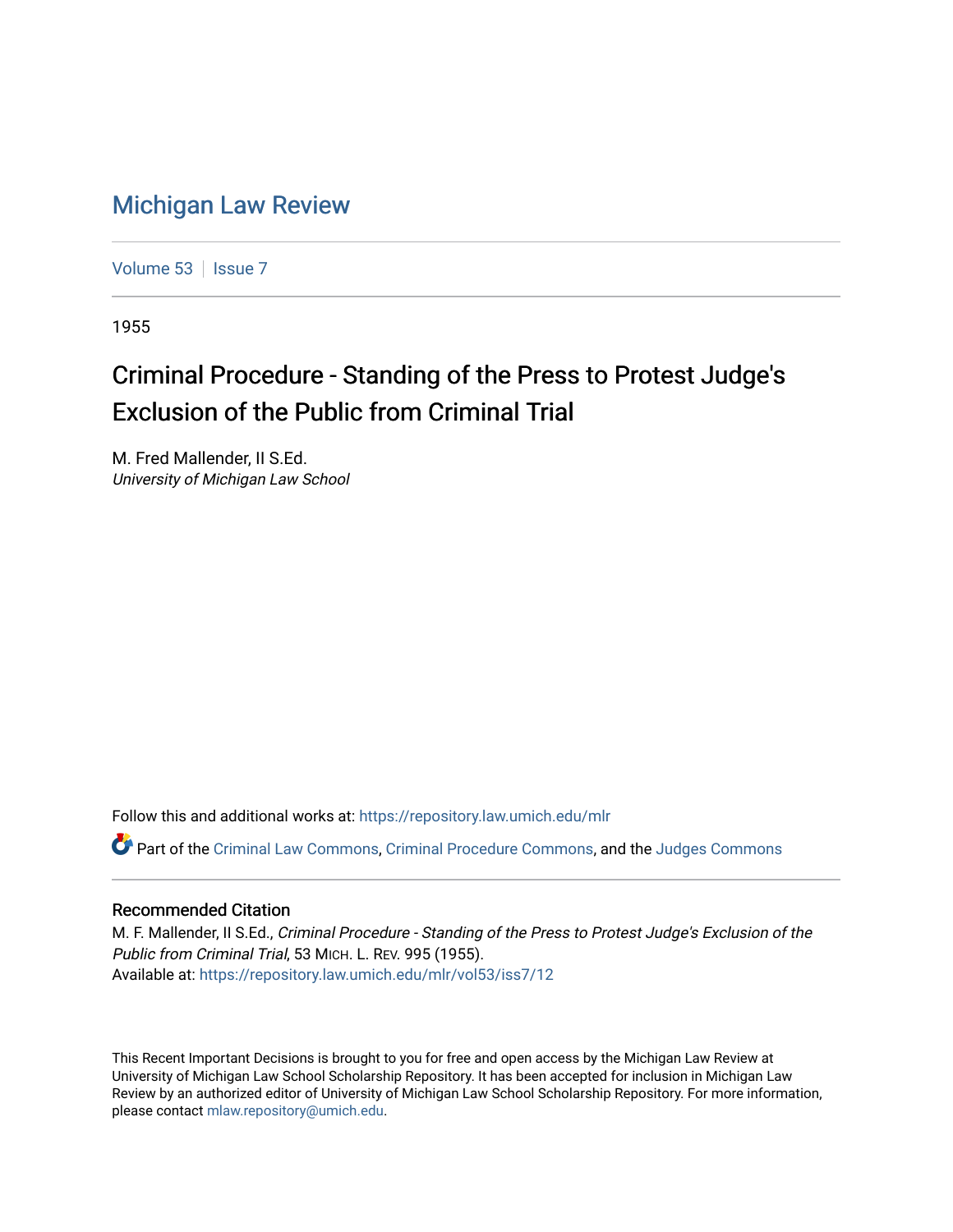CRIMINAL PROCEDURE-STANDING OF THE PRESS TO PROTEST JUDGE'S EX-CLUSION OF THE PUBLIC FROM CRIMINAL TRIAL-Plaintiff newspapers sent reporters to the trial of Minot Jelke. Defendant judge, exercising his discretion, excluded them as well as the general public from the courtroom when testimony dealing with the sordid details of prostitution and pandering was expected. The family and friends of the accused, along with the officers of the court, witnesses and jury were not excluded. Plaintiffs applied to the Supreme Court, Special Term, of New York County for a writ of prohibition to restrain the defendant from enforcing his order. The application for the writ was based on a statute guaranteeing the accused in a criminal trial the right to a public trial.<sup>1</sup> This mandatory right<sup>2</sup> is qualified by another statute listing specific exceptions to the right of public trial in the interest of protecting public morals and decency.<sup>3</sup> The application was denied on the grounds that the defendant had the power to issue the exclusion order and that the Supreme Court, Special Term, could not substitute its judgment for that of the defendant.4 On appeal, *held,* affirmed. The guarantee of a public trial is personal to the parties to the trial and is not a right of the public. While the public has an interest in a public trial, it is up to the accused to assert or waive that right, and outsiders have no standing to raise it.<sup>5</sup> No question of freedom of speech or of the press is involved because these rights do not allow the press access to places not open to the general public as well. *United Press Association v. Valente,* 308 N.Y. 71, 123 N.E. (2d) 777 (1954).

1 66 N.Y. Consol. Laws (McKinney, 1948) §8.

2People v. Miller, 257 N.Y. 54, 177 N.E. 306 (1931).

<sup>3</sup>29 N.Y. Consol. Laws (McKinney, 1948) §4. The cases in which the trial judge can exclude the public from the courtroom include rape, adultery, sodomy, and similar sexual crimes. The case of People v. Jelke, 308 N.Y. 56, 123 N.E. (2d) 769 (1954), decided the same day as the principal case, held that the statute did not apply. Although evidence of sodomy was to be introduced, the crime charged was not one of the listed crimes.

<sup>4</sup>United Press Association v. Valente, 203 Misc. 220, 120 N.Y.S. (2d) 642 (1953); 281 App. Div. 395, 120 N.Y.S. (2d) 174 (1953). These two decisions were noted in 52 MICH. L. REV. 609 (1954).

<sup>5</sup>It is said that a contrary holding would take control of the courtroom away from the judge. State v. Brooks, 92 Mo. 542, 5 S.W. 257 (1887); 15 UNIV. PITT. L. REV. 385 (1954). This view apparently is based on an unflatteringly low opinion of the trial judge's capability. 49 Col. L. REV. 110 (1949).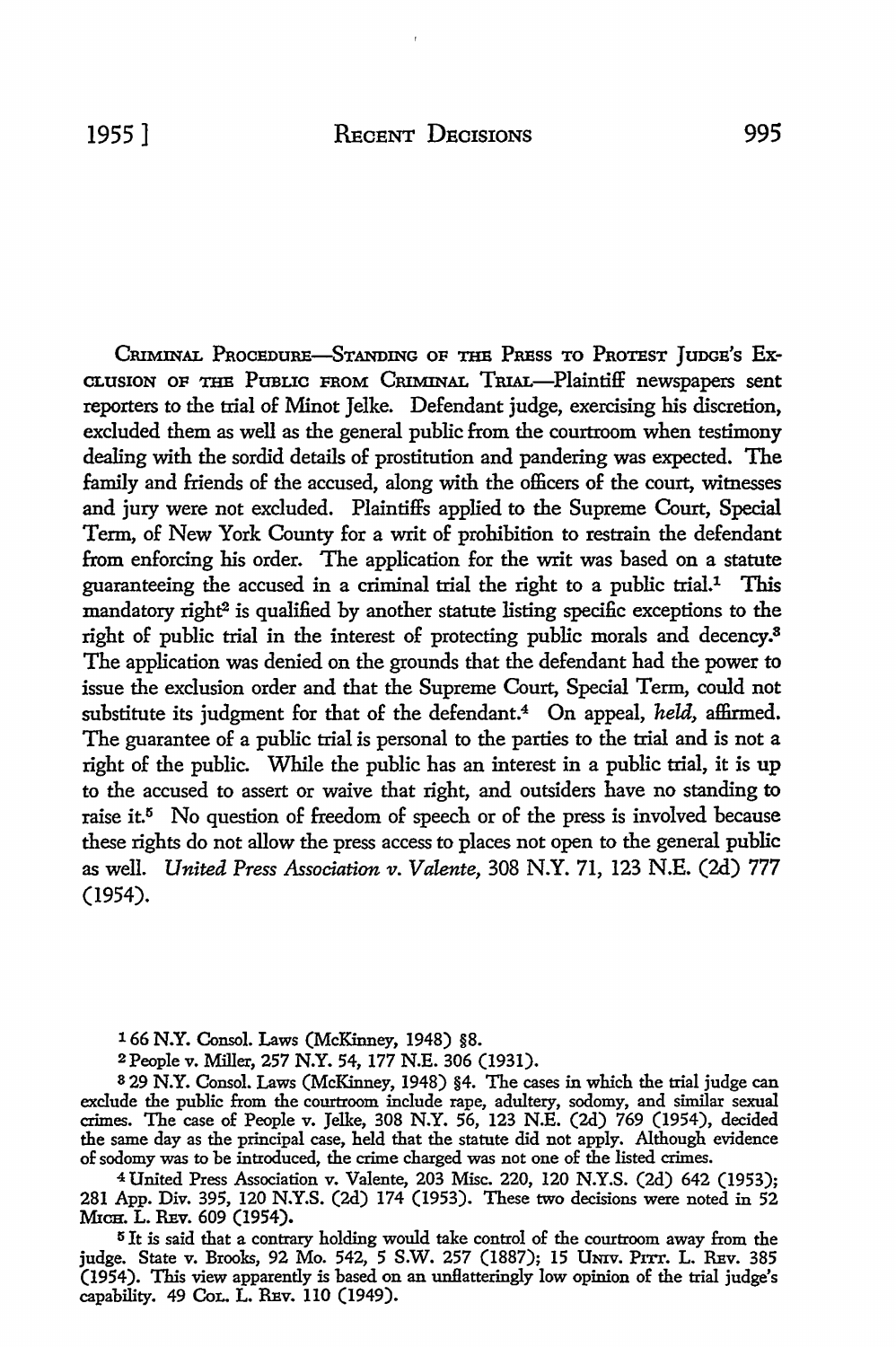The right of the press as a member of the public to protest its exclusion from a criminal trial does not seem to have been litigated before. This is explainable on two grounds: (1) when an exclusionary order is given, the press is not normally included in the order;6 and (2) litigating the exclusion order is both costly and time consuming, while the news value of the trial is low at the time the issue is finally decided. To maintain a statutory cause of action, a person must show that he is a member of the class for whose interest or protection the statute was enacted. Ever since Cooley stated that the right to a public trial found in various state constitutions and statutes was for the benefit of the accused and not the public,<sup>7</sup> courts have piled up reams of dicta to that effect.<sup>8</sup> Cooley apparently based his statement on history for he cited no cases deciding the question. The prestige of Cooley's name, combined with the passage of time, have given such weight to this view that its reversal is unlikely. However, it is not obvious that Cooley's interpretation of history is correct. Bentham saw the public trial as a public right intended to insure the proper administration of justice, 9 and the English cases treat the right as one belonging to both the defendant and the public.10 If, as has been stated,11 the public trial right resulted from a distaste for such abuses of judical power as Star Chamber, the Spanish Inquisition, and the French *lettres de cachet,* regard for the defendant was not the reason for the insertion of the requirement in so many constitutions. The real basis for the right lay in the fear of the judiciary becoming a means to tyranny and despotism, and publicity was believed to be the answer to the evil.<sup>12</sup> Some courts have used this historical background to define the word "public" as meaning the opposite of *in camera,13* so that if any disinterested party is present at the trial it is said to be a public trial. However, this definition takes only half the reason for the right. Other courts interpret the word "public'' to mean a trial to which members of the public have freedom of access.14 These courts accept Cooley's statements at face value and deny that there is any right in the public to attend the trial. Along with the historical argument, the courts

<sup>6</sup>The fact that the press was allowed to remain in court to observe the trial after the exclusionary order is emphasized in many cases dealing with the question of whether the defendant actually had a public trial. State v. Hensley, 75 Ohio St. 255, 79 N.E. 462 (1906); State v. Keeler, 52 Mont. 205, 156 P. 1080 (1916); Sullivan, "The Public Interest in Public Trial,'' 25 PA. B.Q. 253 (1954).

7 CooLEY, CoNSnTIInONAL UMITATIONS, 8th ed., 647 (1927).

<sup>8</sup>State v. Smith, 90 Utah 482, 62 P. (2d) 1110 (1936); People v. Hartman, 103 Cal. 242, 37 P. 153 (1894); 52 MICH. L. REv. 128 (1953).

<sup>9</sup> BENTHAM, RATIONALE OF JUDICIAL EVIDENCE 524 (1827).

10 Daubney v. Cooper, 10 B. and C. 237, 109 Eng. Rep. 438 (1829).

<sup>11</sup>See Justice Black's opinion in In re Oliver, 333 U.S. 257, 68 S.Ct. 499 (1948). <sup>12</sup>Jn re Oliver, note 11 supra; 67 HARv. L. REv. 344 (1953).

13State v. Marsh, 126 Wash. 142,217 P. 705 (1923); United States v. Kobli, (3d Cir. 1949) 172 F. (2d) 919; Keddington v. State, 19 Ariz. 457, 172 P. 273 (1918).

14 State v. Copp, 15 **N.H.** 212 (1844); Carter v. State, 99 Miss. 435, 54 S. 734 (1911).